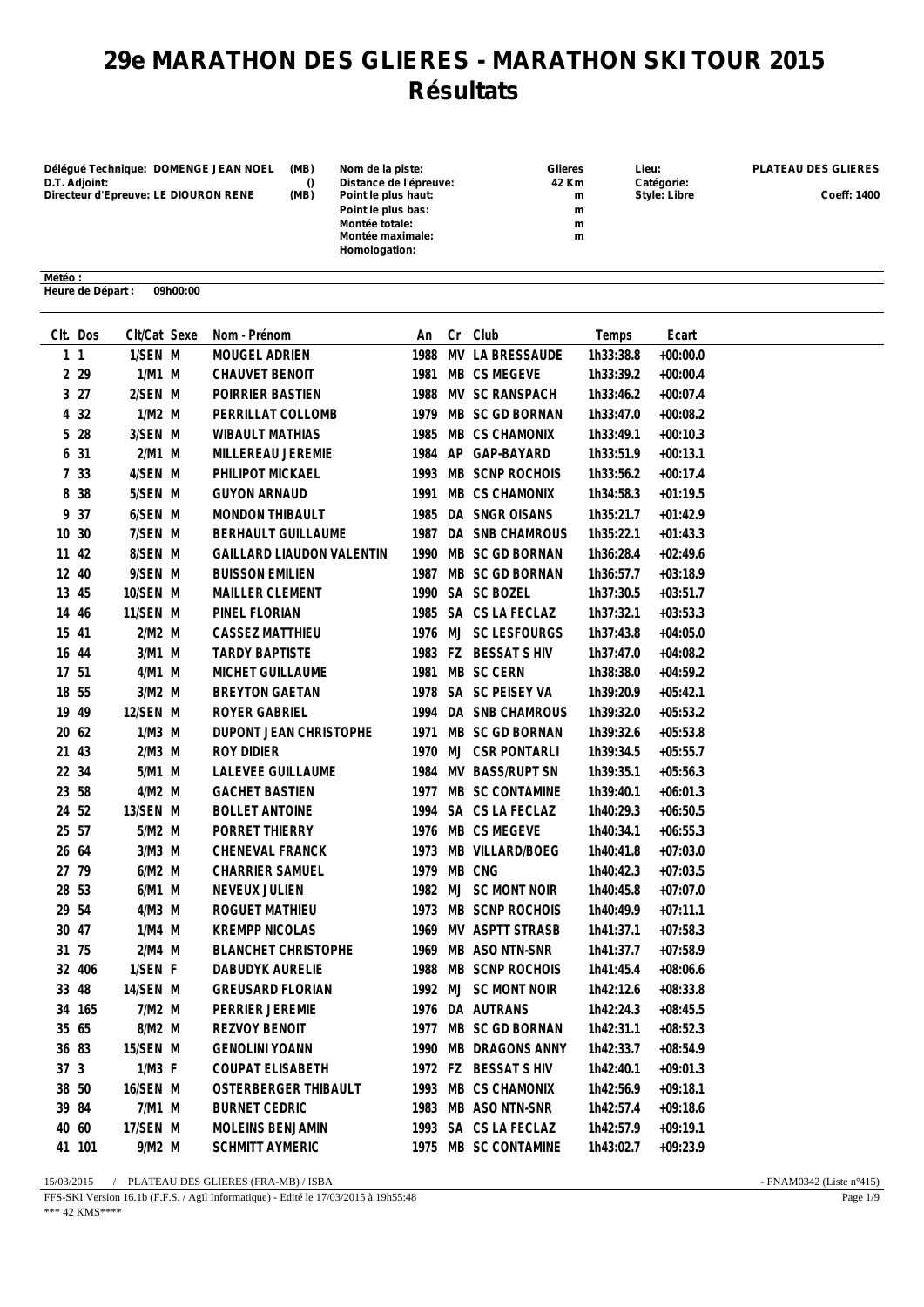|            | CIt. Dos | CIt/Cat Sexe | Nom - Prénom                        | An          | Cr Club                          | Temps              | Ecart      |                                    |
|------------|----------|--------------|-------------------------------------|-------------|----------------------------------|--------------------|------------|------------------------------------|
| 42 71      |          | 8/M1 M       | <b>MORAND BORIS</b>                 |             | 1981 MB SC CERN                  | 1h43:22.9          | $+09:44.1$ |                                    |
|            | 43 153   | $3/M4$ M     | DELORME FRANCK                      |             | 1965 MJ LAC DES ROUGES 1h43:52.4 |                    | $+10:13.6$ |                                    |
| 44 74      |          | 18/SEN M     | PERNET SEBASTIEN                    |             | 1986 MB SC GD BORNAN             | 1h43:56.3          | $+10:17.5$ |                                    |
| 45 78      |          | 19/SEN M     | <b>MIRETTI THOMAS</b>               |             | 1986 MB CS CHAMONIX              | 1h43:56.8          | $+10:18.0$ |                                    |
|            | 46 161   | 20/SEN M     | MOUGEL YOANN                        |             | 1987 MB ANNECY                   | 1h44:38.1          | $+10:59.3$ |                                    |
| 47 80      |          | 9/M1 M       | CAILLOL JULIEN                      |             | 1983 MB SCNP ROCHOIS             | 1h44:47.6          | $+11:08.8$ |                                    |
|            | 48 114   | 5/M3 M       | <b>HANUS CHRISTOPHE</b>             |             | 1973 MJ HT JURA SKI              | 1h44:53.8          | $+11:15.0$ |                                    |
| 49 81      |          | 1/M5 M       | ROUX DIDIER JOEL                    |             | 1961 MB CHABLAIS NOR             | 1h44:56.3          | $+11:17.5$ |                                    |
| 50 67      |          | 10/M2 M      | <b>ADAM THIERRY</b>                 |             | 1979 MB CHABLAIS NOR             | 1h45:17.4          | $+11:38.6$ |                                    |
| 51 70      |          | 4/M4 M       | MUNOZ SYLVAIN                       |             | 1969 DA SA MEAUDRAIS             | 1h45:20.7          | $+11:41.9$ |                                    |
|            | 52 129   | 21/SEN M     | <b>BOULANGER STÉPHANE</b>           |             | 1987 FZ PELUSSIN                 | 1h45:27.2          | $+11:48.4$ |                                    |
| 53 59      |          | 2/M5 M       | <b>BEDEZ JEAN PIERRE</b>            |             | 1964 MJ BOIS D'AMONT             | 1h45:33.7          | $+11:54.9$ |                                    |
|            | 54 140   | 10/M1 M      | PETITPREZ ANTOINE                   |             | 1980 SA CHALON EN                | 1h45:37.8          | $+11:59.0$ |                                    |
| 55 76      |          | 6/M3 M       | ABRAHAM PATRICK                     |             | 1972 MJ HT JURA SKI              | 1h46:55.6          | $+13:16.8$ |                                    |
|            | 56 157   | 7/M3 M       | <b>FAVRE ALEXANDRE</b>              |             | 1974 MB TEAM ODLO                | 1h47:37.1          | $+13:58.3$ |                                    |
| 57 61      |          | 11/M1 M      | <b>VERGUET ALIX</b>                 |             | 1983 MJ HT JURA SKI              | 1h47:39.9          | $+14:01.1$ |                                    |
| 58 92      |          | 5/M4 M       | <b>GIBELLO PIERRE YVES</b>          |             | 1967 DA GUC GRENOBLE             | 1h47:42.5          | $+14:03.7$ |                                    |
|            | 59 127   | 1/M6 M       | <b>MOULIN NORBERT</b>               |             | 1956 FZ VOLLÈGES                 | 1h47:45.5          | $+14:06.7$ |                                    |
|            | 60 158   | 22/SEN M     | <b>GRANGER MATHIEU</b>              |             | 1988 SA SONNAZ                   | 1h47:51.1          | $+14:12.3$ |                                    |
|            | 61 120   | 23/SEN M     | HUMBERT DAMIEN                      |             | 1993 MJ US GIRON                 | 1h47:56.0          | $+14:17.2$ |                                    |
| 62 39      |          | 24/SEN M     | PICARD DAVID                        |             | 1991 DA SNB CHAMROUS             | 1h48:13.4          | $+14:34.6$ |                                    |
| 63 68      |          | 8/M3 M       | MONTFORT LAURENT                    |             | 1972 MB VILLARD/BOEG             | 1h48:27.0          | $+14:48.2$ |                                    |
| 64 99      |          | 9/M3 M       | JAYME LIONEL                        |             | 1974 MB DRAGONS ANNY             | 1h48:37.3          | $+14:58.5$ |                                    |
|            | 65 107   | 11/M2 M      | <b>AGUILAR ERIC</b>                 |             | 1976 MB CS BRASSES               | 1h49:00.7          | $+15:21.9$ |                                    |
|            | 66 147   | 12/M2 M      | <b>BUCH MORGAN</b>                  |             | 1978 SA BETTON                   | 1h49:06.0          | $+15:27.2$ |                                    |
| 67 93      |          | 3/M5 M       | PICCARD FRANCK                      |             | 1964 SA CS SAISIES               | 1h49:11.2          | $+15:32.4$ |                                    |
| 68 77      |          | 6/M4 M       | <b>GROSSET BOURBANGE PASCAL</b>     |             | 1967 MB CS MEGEVE                | 1h49:16.5          | $+15:37.7$ |                                    |
| 69 4       |          | 1/M2 F       | <b>FINANCE CAROLINE</b>             |             | 1979 MV SC OBERHASLA             | 1h49:36.5          | $+15:57.7$ |                                    |
| 70 73      |          | 13/M2 M      | DURAND NICOLAS                      |             | 1978 DA CS VILLARD               | 1h50:01.0          | $+16:22.2$ |                                    |
|            | 71 162   | 10/M3 M      | MOUGEY ERIC                         |             | 1972 MB THONON                   | 1h50:02.2          | $+16:23.4$ |                                    |
| 72 85      |          | 25/SEN M     | PELISSON VINCENT                    |             | 1993 LY US CORMARANC             | 1h50:10.2          | $+16:31.4$ |                                    |
|            | 73 122   | 11/M3 M      | CADI ANTOINE                        |             | 1973 SA CS LA FECLAZ             | 1h50:11.8          | $+16:33.0$ |                                    |
| 74 90      |          | 12/M1 M      | DESJACQUES JEROME                   |             | 1982 MB VILLARD/BOEG             | 1h50:16.6          | $+16:37.8$ |                                    |
| 75 86      |          | 13/M1 M      | <b>DENAT FRANCOIS</b>               |             | 1982 IF CS CHEM PARI             | 1h50:32.7          | $+16:53.9$ |                                    |
| 76 89      |          | 26/SEN M     | PERNET ROMAIN                       |             | 1988 MB SC GD BORNAN             | 1h50:35.9 +16:57.1 |            |                                    |
|            | 77 133   | 14/M2 M      | <b>BOURBON AYMERIC</b>              |             | 1979 MB DRAGONS                  | 1h50:37.0          | $+16:58.2$ |                                    |
| 78 97      |          | 14/M1 M      | BERNARD GRANGER JEROME              | 1980 MB CNG |                                  | 1h50:39.6          | $+17:00.8$ |                                    |
|            | 79 151   | 15/M2 M      | DE BESSES PHILIPPE                  |             | 1975 MB EAA LA FOULÉE            | 1h50:59.6          | $+17:20.8$ |                                    |
|            | 80 136   | 7/M4 M       | <b>FUCINA ERIC</b>                  |             | 1967 MJ HAUT JURA                | 1h51:09.2          | $+17:30.4$ |                                    |
|            | 81 402   | 4/M5 M       | <b>GAIDET ERIC</b>                  |             | 1963 SA US ROSIERE               | 1h51:10.5          | $+17:31.7$ |                                    |
|            | 82 170   | 27/SEN M     | DELETRAZ ARNAUD                     | 1986 MB CNG |                                  | 1h51:13.8          | $+17:35.0$ |                                    |
|            | 83 124   | 15/M1 M      | <b>DUTOY GAETAN</b>                 |             | 1982 DA SNBC                     | 1h51:29.8          | $+17:51.0$ |                                    |
|            | 84 146   | 28/SEN M     | <b>BOURLA JULIEN</b>                |             | 1987 MB CLUB                     | 1h51:46.1          | $+18:07.3$ |                                    |
|            | 85 169   | 16/M1 M      | YUDIN PETR                          | 1982        | <b>NOVOSIBIRSK</b>               | 1h51:51.8          | $+18:13.0$ |                                    |
|            | 86 131   | 12/M3 M      | MARMOEX JEAN-PAUL                   |             | 1972 MB CHABLAIS                 | 1h52:09.1          | $+18:30.3$ |                                    |
| 87 69      |          | 13/M3 M      | <b>FAIVRE ETIENNE</b>               |             | 1972 MJ OYE-PALLET               | 1h52:27.3          | $+18:48.5$ |                                    |
| 88 87      |          | 16/M2 M      | SANCHEZ MARTORELL JORDI             | 1979 MB CNG |                                  | 1h52:28.5          | $+18:49.7$ |                                    |
|            | 89 106   | 17/M2 M      | <b>FALZI PIERRE</b>                 |             | 1975 DA CS VILLARD               | 1h52:37.5          | $+18:58.7$ |                                    |
| 90 5       |          | 2/SEN F      | SERRETTE LAURIE ANNE                |             | 1993 MJ SC NOZEROY               | 1h52:51.4          | $+19:12.6$ |                                    |
|            | 91 154   | 18/M2 M      | ETELLIN RICHARD                     |             | 1975 MB CHAMONIX                 | 1h52:54.6          | $+19:15.8$ |                                    |
|            | 92 112   | 19/M2 M      | ROLLAND ERIC                        |             | 1977 DA EGREVE NORDI             | 1h52:55.2          | $+19:16.4$ |                                    |
| 93 11      |          | 3/SEN F      | <b>BURETTE MARGOT</b>               |             | 1989 SA CS LA FECLAZ             | 1h53:01.0          | $+19:22.2$ |                                    |
| 15/03/2015 |          |              | PLATEAU DES GLIERES (FRA-MB) / ISBA |             |                                  |                    |            | - FNAM0342 (Liste $n^{\circ}415$ ) |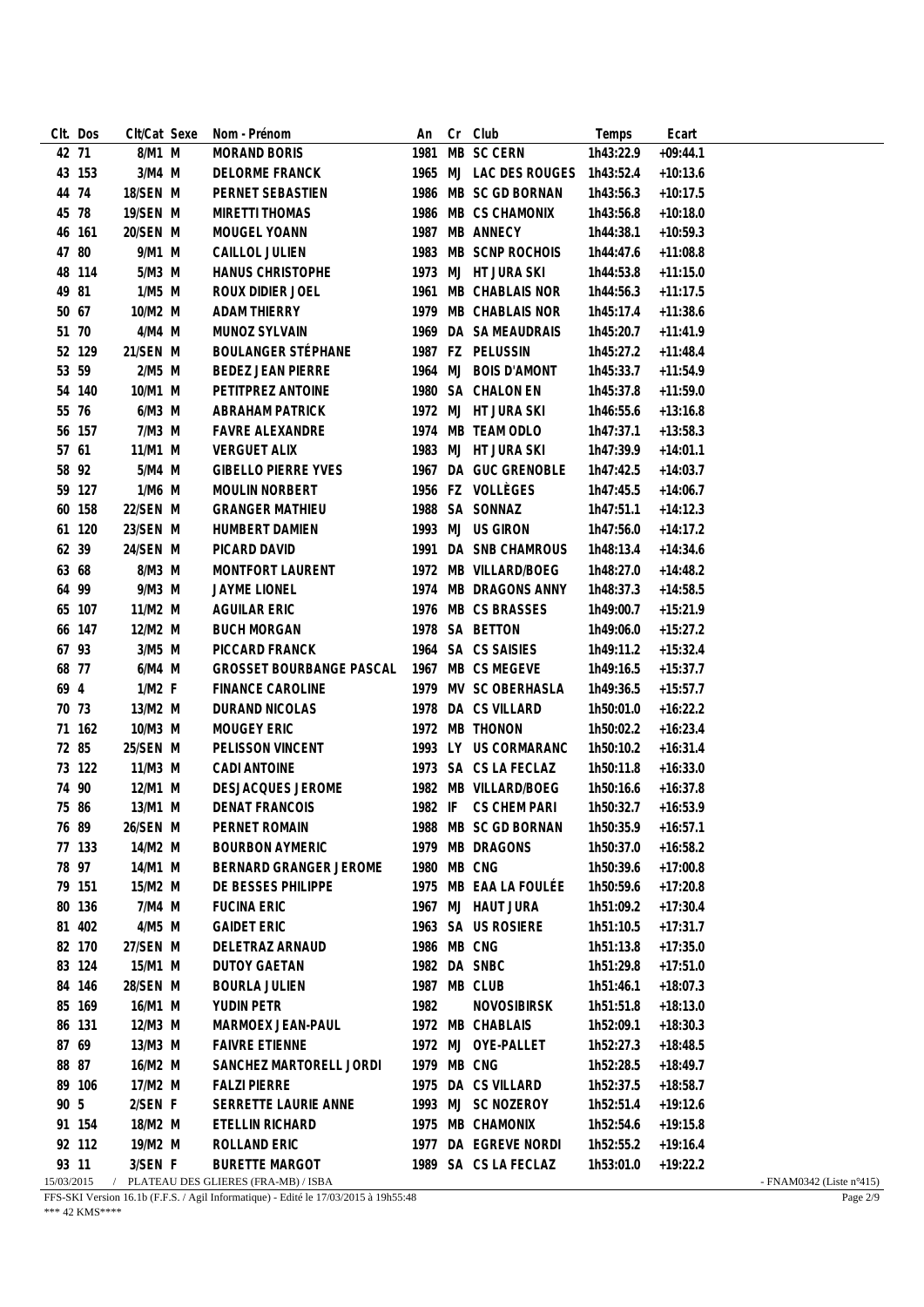|            | CIt. Dos | CIt/Cat Sexe | Nom - Prénom                        | An          | Cr | Club                                    | Temps     | Ecart      |                                    |
|------------|----------|--------------|-------------------------------------|-------------|----|-----------------------------------------|-----------|------------|------------------------------------|
|            | 94 163   | 14/M3 M      | MULLER CÉDRIC                       |             |    | 1972 MB ARGONAY                         | 1h53:40.0 | $+20:01.2$ |                                    |
|            | 95 156   | 15/M3 M      | <b>FANTOLI OLIVIER</b>              |             |    | 1970 MB PASSY                           | 1h53:45.3 | $+20:06.5$ |                                    |
|            | 96 100   | 8/M4 M       | SIMEON CHRISTOPHE                   |             |    | 1967 MJ HT JURA SKI                     | 1h53:51.0 | $+20:12.2$ |                                    |
|            | 97 305   | 20/M2 M      | <b>BETRIX IVAN</b>                  |             |    | 1977 MB VINZIER                         | 1h53:55.5 | $+20:16.7$ |                                    |
|            | 98 110   | 16/M3 M      | PERRIN CHRISTIAN                    |             |    | 1971 MJ SC FRASNE DR                    | 1h53:55.8 | $+20:17.0$ |                                    |
|            | 99 152   | 21/M2 M      | THOMAS VICTOR                       |             |    | 1978 DA CS VILLARD                      | 1h54:21.5 | $+20:42.7$ |                                    |
| 100 6      |          | 4/SEN F      | THIBAL COLINE                       |             |    | 1994 SA CS LA FECLAZ                    | 1h54:22.7 | $+20:43.9$ |                                    |
| 101 150    |          | 17/M1 M      | <b>CLAUSS REGIS</b>                 | 1980 MB CNG |    |                                         | 1h54:31.6 | $+20:52.8$ |                                    |
| 102 160    |          | 29/SEN M     | MATEOS RAPHAEL                      |             |    | 1994 MB UNIVERSITE                      | 1h54:32.1 | $+20:53.3$ |                                    |
| 103 128    |          | 5/M5 M       | <b>CHAMBET PATRICK</b>              |             |    | 1964 MB ASPTT ANNECY                    | 1h54:33.9 | $+20:55.1$ |                                    |
| 104 8      |          | $2/M2$ F     | BICOVA KAROLINA                     |             |    | 1978 MJ CHAUX NEUVE                     | 1h55:08.7 | $+21:29.9$ |                                    |
| 105 91     |          | 9/M4 M       | KUNTZINGER FRANCIS                  |             |    | 1966 SA CN REVARD                       | 1h55:11.8 | $+21:33.0$ |                                    |
| 106 116    |          | 6/M5 M       | CHEVALLIER NICOLAS                  |             |    | 1962 MB SC CONTAMINE                    | 1h55:18.5 | $+21:39.7$ |                                    |
| 107 287    |          | 22/M2 M      | COQUOIN YOHANN                      |             |    | 1976 SA SC PEISEY VA                    | 1h55:21.6 | $+21:42.8$ |                                    |
| 108 315    |          | 17/M3 M      | <b>FERAUD CHRISTOPHE</b>            |             |    | 1972 MB SALLANCHES                      | 1h55:38.8 | $+22:00.0$ |                                    |
| 109 138    |          | 18/M3 M      | <b>DUMEAUX OLIVIER</b>              |             |    | 1971 LY CSM RILLIEUX                    | 1h55:43.0 | $+22:04.2$ |                                    |
| 110 132    |          | 23/M2 M      | NEVEU JEREMIE                       |             |    | 1979 LY CSMR                            | 1h55:45.4 | $+22:06.6$ |                                    |
| 111 108    |          | 7/M5 M       | <b>RIGONI PATRICK</b>               |             |    | 1960 SA ES BESSANS                      | 1h55:52.0 | $+22:13.2$ |                                    |
| 112 25     |          | 5/SEN F      | <b>COUDRAY ISABELLE</b>             |             |    | 1989 MB SALLANCHES                      | 1h55:56.4 | $+22:17.6$ |                                    |
| 113 130    |          | 8/M5 M       | <b>EKSZTEROWICZ THIERRY</b>         |             |    | 1962 MB DRAGONS                         | 1h56:17.2 | $+22:38.4$ |                                    |
| 114 104    |          | 19/M3 M      | <b>RAT PATRON LAURENT</b>           |             |    | 1970 SA CS LA FECLAZ                    | 1h56:22.8 | $+22:44.0$ |                                    |
| 115 7      |          | 6/SEN F      | <b>VIGNERON FLORIE</b>              |             |    | 1990 MB CS CHAMONIX                     | 1h56:41.0 | $+23:02.2$ |                                    |
| 116 88     |          | 1/M7 M       | MICHET CLAUDE                       |             |    | 1952 MB DRAGONS ANNY                    | 1h56:54.9 | $+23:16.1$ |                                    |
| 117 159    |          | 24/M2 M      | <b>JUAREZ FABIEN</b>                |             |    | 1975 MB AMANCY                          | 1h56:57.4 | $+23:18.6$ |                                    |
| 118 143    |          | 25/M2 M      | BERNARD-GRANGER FABRICE             |             |    | 1977 DA SKI NORDIQUE                    | 1h57:34.9 | $+23:56.1$ |                                    |
| 119 123    |          | 26/M2 M      | DESALMAND CHRISTOPHE                |             |    | 1978 MB CORNIER                         | 1h57:38.4 | $+23:59.6$ |                                    |
| 120 137    |          | 9/M5 M       | SAUBERLI ERIC                       |             |    | 1962 MJ SC LA VATTAY                    | 1h57:47.7 | $+24:08.9$ |                                    |
| 121 98     |          | 27/M2 M      | DUPRE BENOIT                        |             |    | 1979 AU SCP MEZENC                      | 1h57:57.7 | $+24:18.9$ |                                    |
| 122 66     |          | 10/M5 M      | MOREL PHILIPPE                      |             |    | 1962 AU PLOMB CANTAL                    | 1h57:59.9 | $+24:21.1$ |                                    |
| 123 257    |          | 30/SEN M     | AZAM ANTONIN                        |             |    | 1988 SA AIX LES BAINS                   | 1h58:11.3 | $+24:32.5$ |                                    |
| 124 111    |          | 28/M2 M      | <b>BOISSIERE JULIEN</b>             |             |    | 1978 MB DRAGONS ANNY                    | 1h58:14.4 | $+24:35.6$ |                                    |
| 125 300    |          | 10/M4 M      | SAGNIMORTE REGIS                    |             |    | 1968 BO SCA MACONNAIS                   | 1h58:56.4 | $+25:17.6$ |                                    |
| 126 408    |          | 20/M3 M      | <b>BONDIER NICOLAS</b>              |             |    | 1971 MB SC ANNEMASSE                    | 1h59:02.9 | $+25:24.1$ |                                    |
| 127 271    |          | 21/M3 M      | <b>GRENARD OLIVIER</b>              |             |    | 1970 MB AS EVIRES                       | 1h59:21.9 | $+25:43.1$ |                                    |
| 128 105    |          | 11/M5 M      | DUCASTEL NICOLAS                    |             |    | 1962 DA SN CHARTROUS 1h59:36.3 +25:57.5 |           |            |                                    |
| 129 307    |          | 29/M2 M      | <b>BETRIX XAVIER</b>                |             |    | 1979 MB BERNEX                          | 1h59:41.6 | $+26:02.8$ |                                    |
| 130 9      |          | 7/SEN F      | <b>VERKINDT ALICE</b>               |             |    | 1994 DA CO SEPT LAUX                    | 1h59:44.3 | $+26:05.5$ |                                    |
| 131 155    |          | 12/M5 M      | <b>VUILLEMIN ALAIN</b>              | 1962        |    | AS ROMANDIE                             | 2h00:12.2 | $+26:33.4$ |                                    |
| 132 95     |          | 13/M5 M      | <b>SIMEON ERICK</b>                 |             |    | 1961 SA CS LA FECLAZ                    | 2h00:37.6 | $+26:58.8$ |                                    |
| 133 168    |          | 18/M1 M      | EVROT JEAN-BAPTISTE                 |             |    | 1982 MB UNIVERSITE                      | 2h00:43.6 | $+27:04.8$ |                                    |
| 134 109    |          | 2/M6 M       | LEGRAND BRUNO                       |             |    | 1959 SA CN REVARD                       | 2h01:06.0 | $+27:27.2$ |                                    |
| 135 134    |          | 22/M3 M      | JANOD FRANCOIS                      |             |    | 1972 SA CS LA FÉCLAZ                    | 2h01:10.3 | $+27:31.5$ |                                    |
| 136 20     |          | $2/M3$ F     | <b>BARON MARJORIE</b>               |             |    | 1973 MB CS LA CLUSAZ                    | 2h01:11.6 | $+27:32.8$ |                                    |
| 137 117    |          | 31/SEN M     | <b>ELKAIM THOMAS</b>                |             |    | 1987 DA ASCE THALES                     | 2h01:34.2 | $+27:55.4$ |                                    |
| 138 221    |          | 32/SEN M     | <b>FETET BASILE</b>                 |             |    | 1992 MB UNIVERSITE                      | 2h01:45.6 | $+28:06.8$ |                                    |
| 139 115    |          | 2/M7 M       | <b>SERET DANIEL</b>                 |             |    | 1952 MV SC LURON                        | 2h01:49.3 | $+28:10.5$ |                                    |
| 140 326    |          | 30/M2 M      | TRINCAT ANDRE                       |             |    | 1979 MB SC BERNEX 74                    | 2h01:56.5 | $+28:17.7$ |                                    |
| 141 16     |          | $1/M4$ F     | <b>GAIDET LAURENCE</b>              |             |    | 1967 SA US ROSIERE                      | 2h02:00.7 | $+28:21.9$ |                                    |
| 142 255    |          | 31/M2 M      | ROUTIN MANUEL                       |             |    | 1975 MB EN HT GIFFRE                    | 2h02:01.5 | $+28:22.7$ |                                    |
| 143 17     |          | 3/M2 F       | <b>FLAGEOLLET ESTELLE</b>           |             |    | 1976 MB SALLANCHES                      | 2h02:10.5 | $+28:31.7$ |                                    |
| 144 96     |          | 23/M3 M      | <b>CLERC XAVIER</b>                 |             |    | 1970 MB SALLANCHES                      | 2h02:11.0 | $+28:32.2$ |                                    |
| 145 292    |          | 11/M4 M      | ANCEAU CYRIL                        |             |    | 1969 SA SAINT PIERRE                    | 2h02:15.0 | $+28:36.2$ |                                    |
| 15/03/2015 |          |              | PLATEAU DES GLIERES (FRA-MB) / ISBA |             |    |                                         |           |            | - FNAM0342 (Liste $n^{\circ}415$ ) |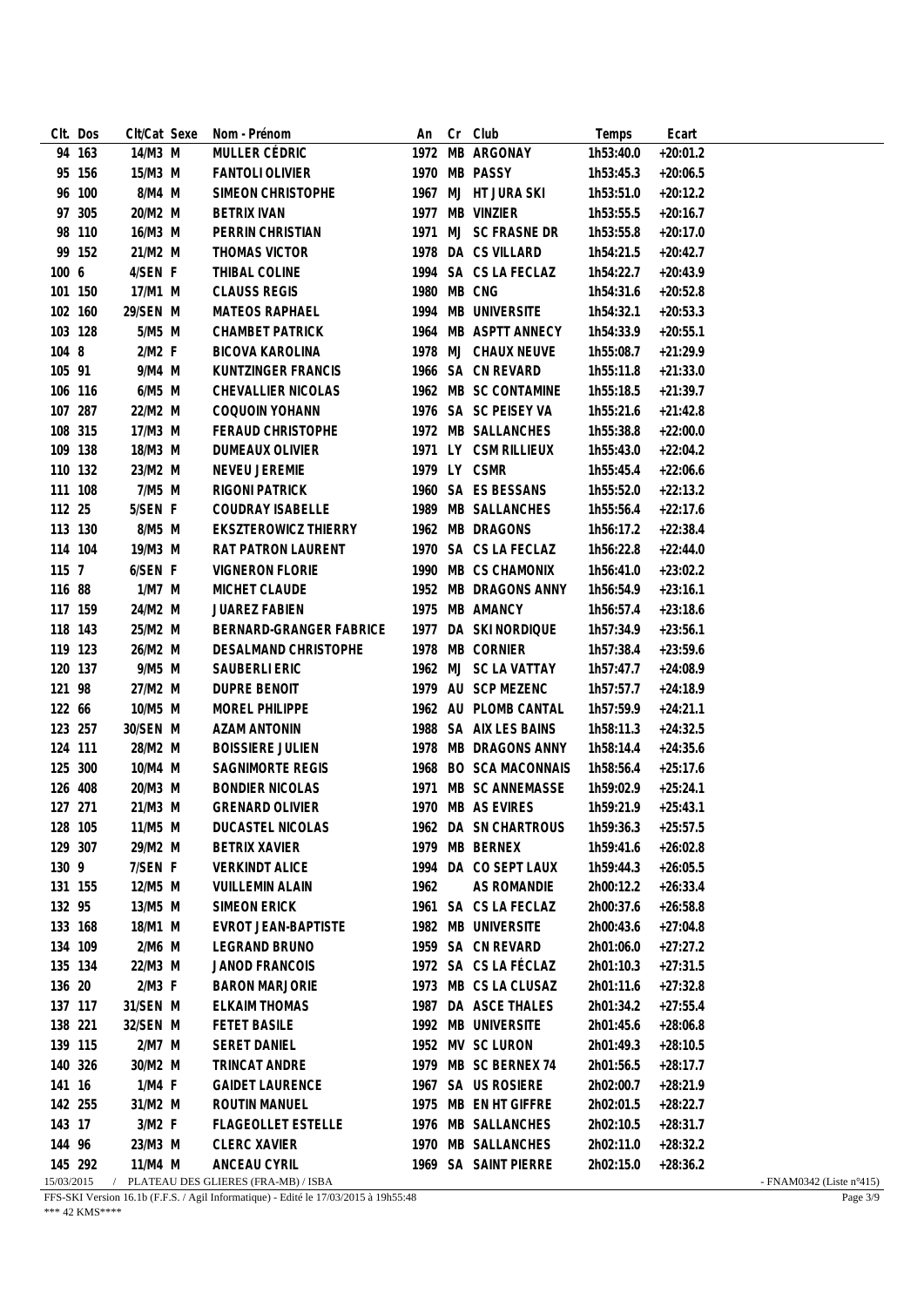|            | CIt. Dos | CIt/Cat Sexe | Nom - Prénom                        | An          | Cr | Club                             | Temps     | Ecart      |                                    |
|------------|----------|--------------|-------------------------------------|-------------|----|----------------------------------|-----------|------------|------------------------------------|
|            | 146 356  | 19/M1 M      | HAAB MATHIEU                        |             |    | 1982 MV SC OBERHASLA             | 2h02:17.7 | $+28:38.9$ |                                    |
| 147 82     |          | 3/M7 M       | PEQUIGNOT RAYMOND                   |             |    | 1950 MV SC GUEBWILLE             | 2h02:29.2 | $+28:50.4$ |                                    |
| 148 200    |          | 12/M4 M      | <b>MOYON OLIVIER</b>                |             |    | 1968 MB LE BIOT                  | 2h02:35.8 | $+28:57.0$ |                                    |
| 149 343    |          | 32/M2 M      | PERINET BERTRAND                    |             |    | 1978 MB SAINT NICOLAS            | 2h02:36.9 | $+28:58.1$ |                                    |
| 150 314    |          | 33/SEN M     | PRATTER ARMAND                      |             |    | 1993 MB MEYTHET                  | 2h02:41.2 | $+29:02.4$ |                                    |
| 151 259    |          | 33/M2 M      | TALOTTI SÉBASTIEN                   |             |    | 1979 MB PASSY                    | 2h02:45.9 | $+29:07.1$ |                                    |
| 152 291    |          | 34/SEN M     | ROLLAND JONATHAN                    | 1988        |    | <b>PUY SAINT</b>                 | 2h02:55.7 | $+29:16.9$ |                                    |
| 153 145    |          | 13/M4 M      | <b>BORCARD CHRISTOPHE</b>           |             |    | 1968 MB SEYNOD                   | 2h03:04.7 | $+29:25.9$ |                                    |
| 154 118    |          | 3/M6 M       | <b>ABRY JEAN FRANCOIS</b>           |             |    | 1959 MB DRAGONS ANNY             | 2h03:35.9 | $+29:57.1$ |                                    |
|            | 155 392  | 4/M6 M       | BERLIAT JEAN MARC                   |             |    | 1956 DA SN CHARTROUS             | 2h03:36.3 | $+29:57.5$ |                                    |
| 156 141    |          | 20/M1 M      | <b>BAUDET ALAIN</b>                 |             |    | 1981 MB HYDROSTADIUM             | 2h03:40.4 | $+30:01.6$ |                                    |
| 157 215    |          | 21/M1 M      | DOBY RENAUD                         |             |    | 1984 FZ PELUSSIN                 | 2h03:51.5 | $+30:12.7$ |                                    |
| 158 398    |          | 4/M7 M       | <b>GAUDRY YANN</b>                  |             |    | 1953 SA ES BESSANS               | 2h03:59.3 | $+30:20.5$ |                                    |
| 159 125    |          | 14/M4 M      | <b>BRIFFOD THIERRY</b>              |             |    | 1967 BO SKI CLUBALPIN            | 2h04:02.5 | $+30:23.7$ |                                    |
| 160 144    |          | 5/M6 M       | <b>BOULZAT BERNARD</b>              |             |    | 1958 DA US ST EGREVE             | 2h04:05.1 | $+30:26.3$ |                                    |
| 161 409    |          | 5/M7 M       | <b>WAGNIERES JP</b>                 | 1954        |    | <b>SUISSE</b>                    | 2h04:12.7 | $+30:33.9$ |                                    |
| 162 10     |          | 8/SEN F      | RIBET MARGOT                        |             |    | 1989 DA SNB CHAMROUS             | 2h04:15.3 | $+30:36.5$ |                                    |
| 163 139    |          | 6/M6 M       | <b>LAMY-CHAPUIS ALAIN</b>           |             |    | 1957 MJ US LAMOURA               | 2h04:17.4 | $+30:38.6$ |                                    |
| 164 304    |          | 35/SEN M     | <b>GASCHIGNARD CÉDRIC</b>           | 1987 IF     |    | PARIS                            | 2h04:17.5 | $+30:38.7$ |                                    |
| 165 126    |          | $1/M8$ M     | <b>VERNAY RENE</b>                  |             |    | 1946 MB SNR ANNECY               | 2h04:20.3 | $+30:41.5$ |                                    |
| 166 325    |          | 7/M6 M       | <b>GROS CHRISTOPHE</b>              |             |    | 1956 MB DRAGONS ANNY             | 2h04:26.4 | $+30:47.6$ |                                    |
| 167 26     |          | 9/SEN F      | THIONNET FLORIE                     |             |    | 1990 MJ OLYMPIC MONT             | 2h04:54.9 | $+31:16.1$ |                                    |
| 168 23     |          | 10/SEN F     | <b>FAVRE-VICTOIRE SANDRINE</b>      |             |    | 1987 MB SKI CLUB                 | 2h05:17.5 | $+31:38.7$ |                                    |
| 169 167    |          | 15/M4 M      | <b>VERKINDT PHILIPPE</b>            |             |    | 1968 DA CO7LAUX                  | 2h05:22.4 | $+31:43.6$ |                                    |
| 170 113    |          | 8/M6 M       | MEUNIER JEAN LOUIS                  |             |    | 1959 CE SC MONTPELLI             | 2h05:27.8 | $+31:49.0$ |                                    |
| 171 94     |          | 24/M3 M      | ROUGIER STEPHANE                    |             |    | 1970 AU CLERMONT SN              | 2h05:28.2 | $+31:49.4$ |                                    |
| 172 119    |          | 16/M4 M      | <b>VARAINE RICHARD</b>              |             |    | 1967 MB DRAGONS ANNY             | 2h05:31.5 | $+31:52.7$ |                                    |
| 173 290    |          | 14/M5 M      | PEOCH MARC                          |             |    | 1961 MB ANNECY HAUTE             | 2h05:39.5 | $+32:00.7$ |                                    |
| 174 346    |          | 17/M4 M      | <b>COUROUGE LAURENT</b>             |             |    | 1966 MB VEYRIER DU LAC           | 2h05:41.2 | $+32:02.4$ |                                    |
|            | 175 297  | 6/M7 M       | NEPLAZ PATRICK                      |             |    | 1952 MB TRISALEVE                | 2h05:42.9 | $+32:04.1$ |                                    |
| 176 253    |          | 25/M3 M      | <b>BOIRON DAVID</b>                 |             |    | 1972 MB RANDO CHERAN             | 2h05:45.4 | $+32:06.6$ |                                    |
|            | 177 262  | 26/M3 M      | D'INTRONO-FAVIER OLIVIER            |             |    | 1972 MB BELLEVAUX                | 2h05:45.8 | $+32:07.0$ |                                    |
| 178 203    |          | 36/SEN M     | ALLEMANN GARY                       |             |    | 1994 MB UNIVERSITE               | 2h05:46.9 | $+32:08.1$ |                                    |
| 179 174    |          | 37/SEN M     | PACHOUD LOUIS                       |             |    | 1994 MB UNIVERSITE               | 2h05:47.4 | $+32:08.6$ |                                    |
| 180 397    |          | 15/M5 M      | FAVRE JEAN JACQUES                  |             |    | 1964 DA USSE ST EGREVE 2h06:03.1 |           | $+32:24.3$ |                                    |
| 181 377    |          | 34/M2 M      | PINEAU STEPHANE                     |             |    | 1979 MB F2P MONT BLANC           | 2h06:14.3 | $+32:35.5$ |                                    |
| 182 319    |          | 9/M6 M       | <b>JANUEL MICHEL</b>                |             |    | 1955 MB ETEAUX                   | 2h06:19.3 | $+32:40.5$ |                                    |
| 183 360    |          | 16/M5 M      | <b>FAVRE-VICTOIRE LOUIS</b>         |             |    | 1960 MB SKI CLUB                 | 2h06:31.1 | $+32:52.3$ |                                    |
| 184 135    |          | 35/M2 M      | CHARLOT DAMIEN                      | 1975 MB CNG |    |                                  | 2h06:47.5 | $+33:08.7$ |                                    |
| 185 13     |          | 11/SEN F     | DREVET NADEGE                       |             |    | 1986 MB SCNP ROCHOIS             | 2h06:53.4 | $+33:14.6$ |                                    |
| 186 260    |          | 22/M1 M      | PEILLIEN YANN                       |             |    | 1980 MB CRAN GEVRIER             | 2h06:57.7 | $+33:18.9$ |                                    |
| 187 323    |          | 17/M5 M      | <b>VEDOVATI SERGE</b>               |             |    | 1961 DA GRENOBLE                 | 2h07:08.3 | $+33:29.5$ |                                    |
| 188 264    |          | 23/M1 M      | <b>TOURET ERIC</b>                  |             |    | 1981 LY VILLEURBANNE             | 2h07:18.2 | $+33:39.4$ |                                    |
| 189 400    |          | 10/M6 M      | RIGAL DIDIER                        |             |    | 1959 MB MJC RODEZ                | 2h07:19.4 | $+33:40.6$ |                                    |
|            | 190 312  | 12/SEN F     | LOUVRIER MAUD                       |             |    | 1989 MJ SKI CLUB MONT            | 2h07:24.1 | $+33:45.3$ |                                    |
| 191 188    |          | 18/M5 M      | <b>MESNIER PHILIPPE</b>             |             |    | 1964 MJ ASSOCIATION              | 2h07:27.5 | $+33:48.7$ |                                    |
| 192 341    |          | 7/M7 M       | ELKAIM CLAUDE                       |             |    | 1954 DA ASCE THALES              | 2h07:30.7 | $+33:51.9$ |                                    |
| 193 227    |          | 11/M6 M      | PESCHIER LOUIS                      |             |    | 1957 DA ST JEAN EN               | 2h07:33.3 | $+33:54.5$ |                                    |
| 194 197    |          | 18/M4 M      | <b>JULLIN FRANCK</b>                |             |    | 1968 CE SC NIMES                 | 2h07:38.1 | $+33:59.3$ |                                    |
| 195 401    |          | 27/M3 M      | <b>BOYER NICOLAS</b>                |             |    | 1973 MJ HAUT JURA SKI            | 2h07:46.6 | $+34:07.8$ |                                    |
| 196 320    |          | 24/M1 M      | <b>BESSON BENOIT</b>                |             |    | 1983 AU SCP MEZENC               | 2h07:51.5 | $+34:12.7$ |                                    |
| 197 311    |          | 28/M3 M      | <b>MANGIN LIONEL</b>                |             |    | 1972 MB METZ TESSY               | 2h07:58.3 | $+34:19.5$ |                                    |
| 15/03/2015 |          |              | PLATEAU DES GLIERES (FRA-MB) / ISBA |             |    |                                  |           |            | - FNAM0342 (Liste $n^{\circ}415$ ) |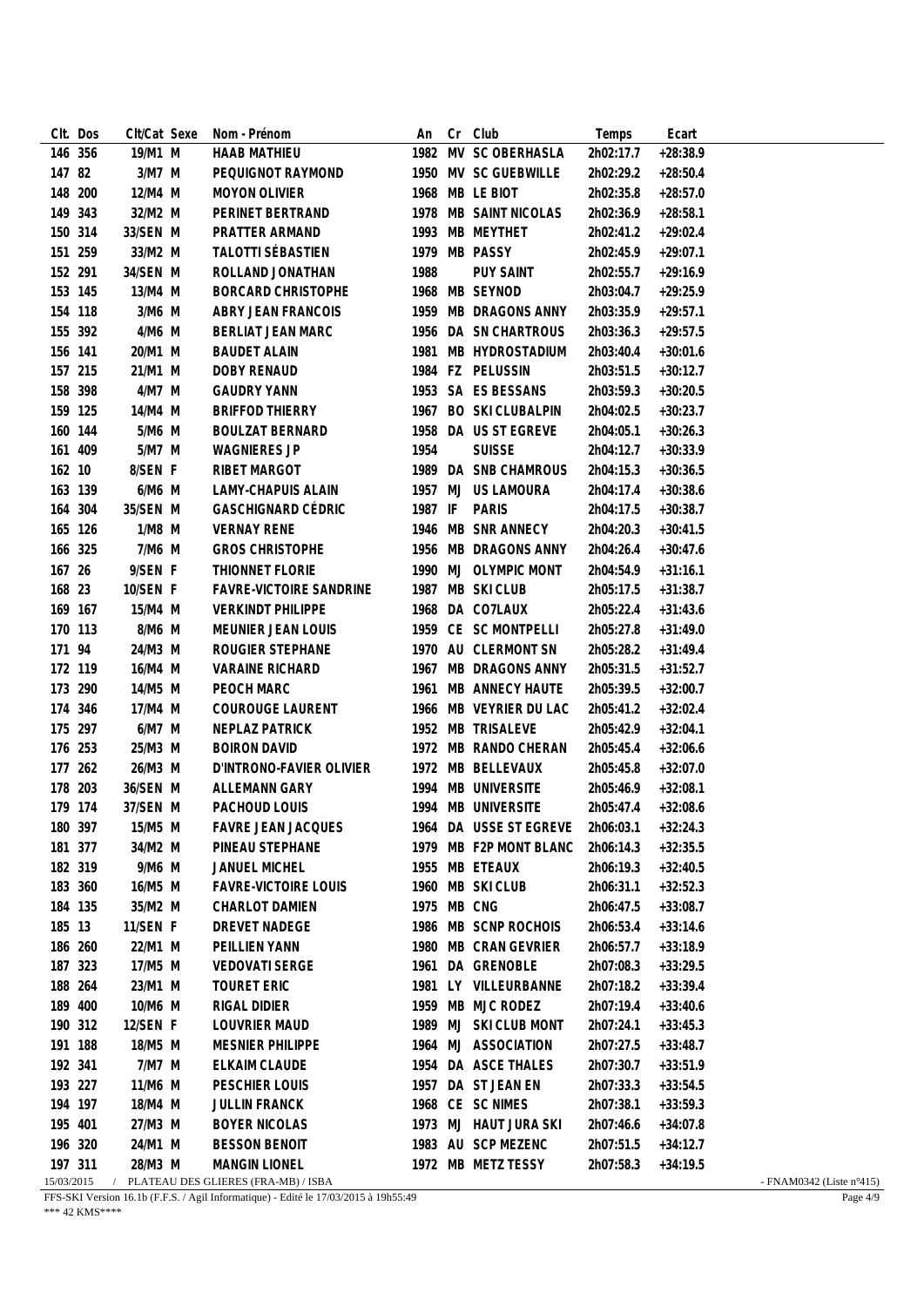|        | CIt. Dos              | CIt/Cat Sexe | Nom - Prénom                                       | An           | Cr | Club                   | Temps     | Ecart      |                                    |
|--------|-----------------------|--------------|----------------------------------------------------|--------------|----|------------------------|-----------|------------|------------------------------------|
|        | 198 199               | 25/M1 M      | DOUTAU BAPTISTE                                    |              |    | 1984 MB SC BELLEVAUX   | 2h08:22.2 | $+34:43.4$ |                                    |
|        | 199 18                | 4/M2 F       | <b>SCHMITT ALINE</b>                               |              |    | 1976 MB SC CONTAMINE   | 2h08:26.9 | $+34:48.1$ |                                    |
|        | 200 330               | 19/M5 M      | <b>GREGORIS ALAIN</b>                              |              |    | 1962 MB SCNP ROCHOIS   | 2h08:47.2 | $+35:08.4$ |                                    |
| 201 19 |                       | 5/M2 F       | <b>LEYDER CECILE</b>                               |              |    | 1979 MJ SC GRANDVAUX   | 2h08:48.0 | $+35:09.2$ |                                    |
|        | 202 355               | 26/M1 M      | CHACORNAC MATHIEU                                  |              |    | 1981 MB WGTN THE CREW  | 2h09:14.9 | $+35:36.1$ |                                    |
|        | 203 269               | 19/M4 M      | PUTZHAMMER WOLFGANG                                |              |    | 1967 MB DRAGONS ANNY   | 2h09:19.8 | $+35:41.0$ |                                    |
|        | 204 218               | $2/M8$ M     | <b>VERJUS PIERRE</b>                               |              |    | 1949 MJ SC GRANDVAUX   | 2h09:31.0 | $+35:52.2$ |                                    |
|        | 205 175               | 8/M7 M       | VEYSSET JOEL                                       |              |    | 1953 MB SC BELLEVAUX   | 2h09:35.5 | $+35:56.7$ |                                    |
|        | 206 296               | 20/M5 M      | CAMPESTRE JEAN-MARC                                |              |    | 1962 DA COUBLEVIE      | 2h09:41.3 | $+36:02.5$ |                                    |
|        | 207 208               | 9/M7 M       | <b>BRUN RENE</b>                                   |              |    | 1950 AP AS EDELWEISS   | 2h09:43.5 | $+36:04.7$ |                                    |
|        | 208 226               | 21/M5 M      | PELISSON MARC                                      | 1961 LY U.S  |    |                        | 2h09:51.3 | $+36:12.5$ |                                    |
| 209 15 |                       | 2/M4 F       | KUNTZINGER BEATRICE                                |              |    | 1969 SA CN REVARD      | 2h10:01.4 | $+36:22.6$ |                                    |
|        | 210 229               | 22/M5 M      | <b>MATELON JEAN</b>                                | 1961 MB LES  |    |                        | 2h10:15.0 | $+36:36.2$ |                                    |
|        | 211 222               | 29/M3 M      | PESCHOUD BRUNO                                     |              |    | 1971 MB THYEZ          | 2h10:21.7 | $+36:42.9$ |                                    |
|        | 212 12                | 13/SEN F     | DUNOYER MYLENE                                     |              |    | 1989 MB SC GD BORNAN   | 2h10:22.6 | $+36:43.8$ |                                    |
|        | 213 318               | 38/SEN M     | <b>BAILLY BASTIEN</b>                              |              |    | 1986 LY LYON           | 2h10:35.6 | $+36:56.8$ |                                    |
|        | 214 278               | 3/M8 M       | MASSONNET BERNARD                                  |              |    | 1949 MB CERCIER        | 2h10:56.8 | $+37:18.0$ |                                    |
|        | 215 347               | 12/M6 M      | SOLIGNAC HERVE                                     |              |    | 1958 SA BAUGES S.N     | 2h11:30.2 | $+37:51.4$ |                                    |
|        | 216 184               | 39/SEN M     | <b>SERY VINCENT</b>                                |              |    | 1987 DA LA RÉUNION SKI | 2h11:42.2 | $+38:03.4$ |                                    |
|        | 217 178               | 20/M4 M      | <b>BETTENS NICOLAS</b>                             |              |    | 1965 MJ SKI ROUSSES    | 2h11:47.7 | $+38:08.9$ |                                    |
| 218 24 |                       | $6/M2$ F     | DUPONT BALLET-BAZ ALINE                            |              |    | 1978 MB ASPTT ANNECY   | 2h11:50.2 | $+38:11.4$ |                                    |
|        | 219 280               | 21/M4 M      | <b>LEPRINCE ERIC</b>                               |              |    | 1965 DA GRENOBLE       | 2h11:50.5 | $+38:11.7$ |                                    |
|        | 220 321               | 27/M1 M      | RICHARD BENJAMIN                                   |              |    | 1983 MB METZ TESSY     | 2h12:24.1 | $+38:45.3$ |                                    |
|        | 221 121               | 13/M6 M      | MONNET HERVE                                       |              |    | 1958 MB ASO NTN-SNR    | 2h12:30.6 | $+38:51.8$ |                                    |
|        | 222 230               | 40/SEN M     | <b>CLERC BENOIT</b>                                |              |    | 1986 MB VEYRIER DU LAC | 2h12:32.7 | $+38:53.9$ |                                    |
| 223 21 |                       | $1/M1$ F     | <b>VERJUS NADIA</b>                                |              |    | 1983 MJ SC GRANDVAUX   | 2h12:33.6 | $+38:54.8$ |                                    |
|        | 224 317               | 30/M3 M      | <b>LUZET ERIC</b>                                  |              |    | 1971 MB THONES         | 2h12:46.1 | $+39:07.3$ |                                    |
|        | 225 187               | 3/M3 F       | LEBARD SUSAN                                       |              |    | 1972 MB DRAGONS        | 2h12:53.2 | $+39:14.4$ |                                    |
|        | 226 148               | 22/M4 M      | <b>COMTE DIDIER</b>                                |              |    | 1967 DA SC LA PIERRE   | 2h13:03.9 | $+39:25.1$ |                                    |
|        | 227 237               | 28/M1 M      | <b>LEGRE DAMIEN</b>                                |              |    | 1981 MB FOYER NORDIQUE | 2h13:05.6 | $+39:26.8$ |                                    |
|        | 228 353               | 23/M5 M      | DEBONTRIDE HENRI                                   |              |    | 1963 DA USSE SKI       | 2h13:06.2 | $+39:27.4$ |                                    |
|        | 229 270               | 14/M6 M      | PINEL PATRICK                                      |              |    | 1956 MB ASO NTN-SNR    | 2h13:15.1 | $+39:36.3$ |                                    |
|        | 230 308               | 24/M5 M      | <b>VIAUD FRANCK</b>                                |              |    | 1964 MJ AMBERIEU EN    | 2h13:18.1 | $+39:39.3$ |                                    |
|        | 231 366               | 41/SEN M     | <b>LEGRAND SIMON</b>                               |              |    | 1990 SA LA CHAPELLE DE | 2h13:32.7 | $+39:53.9$ |                                    |
|        | 232 344               | 23/M4 M      | <b>HUSSON FABRICE</b>                              | 1966 MJ LECT |    |                        | 2h13:36.7 | $+39:57.9$ |                                    |
|        | 233 210               | 31/M3 M      | ROSSI LUCA                                         | 1971         |    | AIN ATHLETISME         | 2h13:42.1 | $+40:03.3$ |                                    |
|        | 234 191               | 42/SEN M     | STABILE MATTHIEU                                   |              |    | 1994 MB UNIVERSITE     | 2h14:12.3 | $+40:33.5$ |                                    |
|        | 235 231               | 10/M7 M      | MERMOUD ETIENNE                                    |              |    | 1952 MB SC CONTAMINE   | 2h14:17.3 | $+40:38.5$ |                                    |
|        | 236 351               | 36/M2 M      | <b>MILLI LAURENT</b>                               |              |    | 1976 MV AS DES         | 2h14:18.4 | $+40:39.6$ |                                    |
|        | 237 266               | 24/M4 M      | PREMAT JEROME                                      |              |    | 1966 MB MORZINE        | 2h14:19.4 | $+40:40.6$ |                                    |
|        | 238 352               | 11/M7 M      | <b>GREGOIRE BERNARD</b>                            |              |    | 1950 AP SC GAP BAYARD  | 2h14:32.9 | $+40:54.1$ |                                    |
|        | 239 241               | 32/M3 M      | <b>BIBOLLET RUCHE XAVIER</b>                       |              |    | 1970 MB RANDO CHERAN   | 2h14:34.0 | $+40:55.2$ |                                    |
|        | 240 228               | 15/M6 M      | SAUVAGET CHRISTIAN                                 |              |    | 1957 BO SC BASSIN MI   | 2h14:35.4 | $+40:56.6$ |                                    |
|        | 241 142               | 25/M4 M      | <b>BAZIN ALAIN-GUY</b>                             |              |    | 1968 MB BOGEVE         | 2h14:43.2 | $+41:04.4$ |                                    |
|        | 242 387               | 43/SEN M     | <b>VERMET SVEND</b>                                | 1991 MB LA   |    |                        | 2h14:49.0 | $+41:10.2$ |                                    |
|        | 243 268               | 26/M4 M      | <b>BESSON JACQUES</b>                              |              |    | 1966 MB SEVRIER        | 2h14:55.8 | $+41:17.0$ |                                    |
|        |                       |              |                                                    |              |    |                        |           |            |                                    |
|        | 244 193               | 16/M6 M      | <b>MESSNER PATRICK</b>                             |              |    | 1959 AU CRETES FOREZ   | 2h14:56.2 | $+41:17.4$ |                                    |
|        | 245 309               | 33/M3 M      | <b>BOURQUIN VINCENT</b>                            | 1972         |    | <b>MEYRIN</b>          | 2h15:23.4 | $+41:44.6$ |                                    |
|        | 246 363               | 17/M6 M      | <b>KAISER PIERRE</b>                               |              |    | 1959 MB SEYNOD         | 2h15:37.7 | $+41:58.9$ |                                    |
|        | 247 248               | 27/M4 M      | PICCARD KARL                                       |              |    | 1969 SA CS SAISIES     | 2h15:41.6 | $+42:02.8$ |                                    |
|        | 248 177               | 18/M6 M      | RAVANEL JEAN-MICHEL                                |              |    | 1956 MB ARGENTIÈRE     | 2h15:46.5 | $+42:07.7$ |                                    |
|        | 249 247<br>15/03/2015 | 34/M3 M      | DISS CÉDRIC<br>PLATEAU DES GLIERES (FRA-MB) / ISBA |              |    | 1971 MB LOVAGNY        | 2h16:13.7 | $+42:34.9$ | - FNAM0342 (Liste $n^{\circ}415$ ) |
|        |                       |              |                                                    |              |    |                        |           |            |                                    |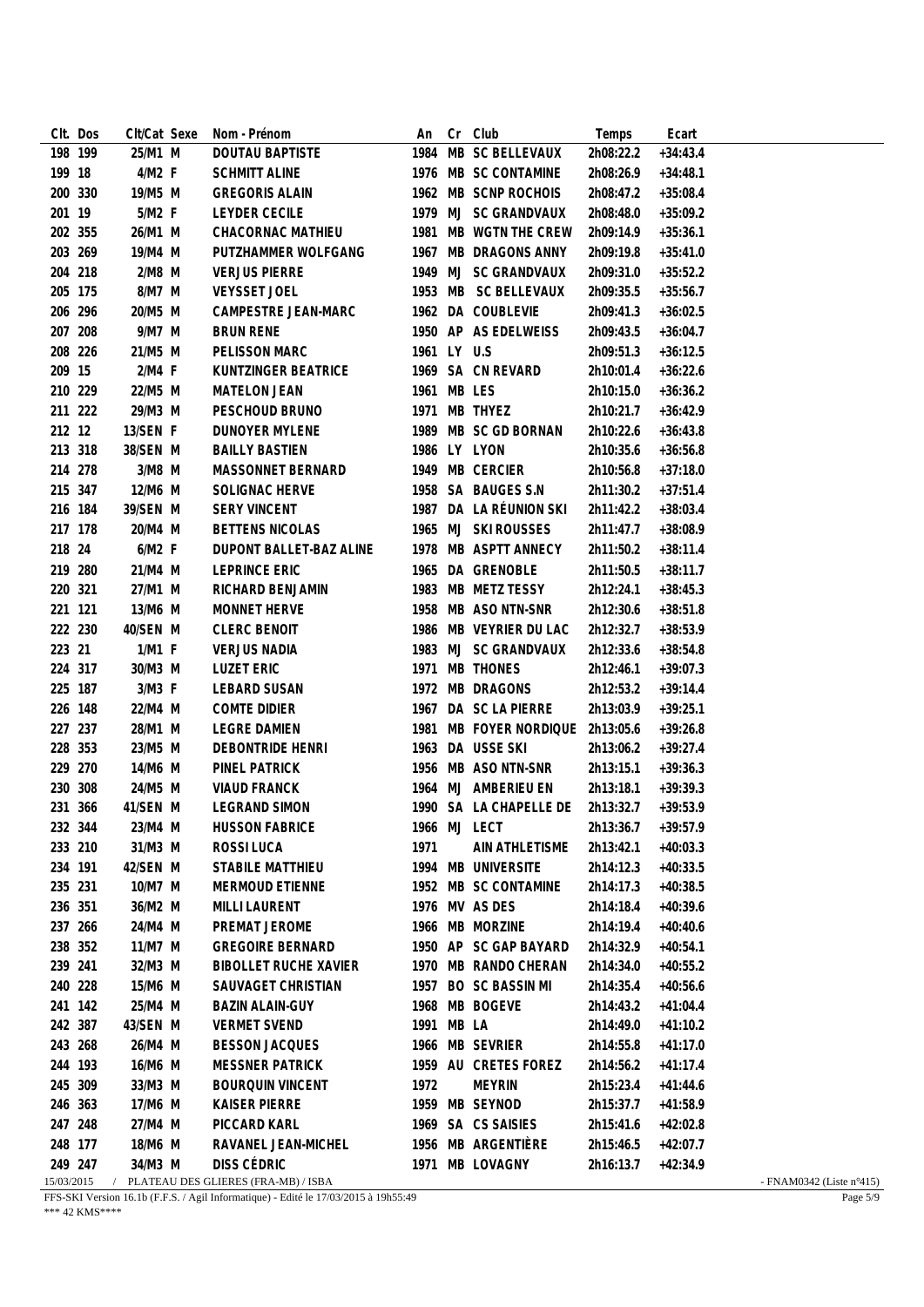| CIt. Dos   | CIt/Cat Sexe | Nom - Prénom                        | An          | Cr | Club                                       | Temps     | Ecart      |                                    |
|------------|--------------|-------------------------------------|-------------|----|--------------------------------------------|-----------|------------|------------------------------------|
| 250 338    | 35/M3 M      | NEUVILLE LOIC                       |             |    | 1973 MB ETEAUX                             | 2h16:20.7 | $+42:41.9$ |                                    |
| 251 289    | 29/M1 M      | OLLIVE CHRISTOPHE                   |             |    | 1982 LY LYON                               | 2h16:27.5 | $+42:48.7$ |                                    |
| 252 303    | 25/M5 M      | CHAMBELLANT STEPHANE                |             |    | 1962 MB ASPTT ANNECY                       | 2h16:28.9 | $+42:50.1$ |                                    |
| 253 359    | 12/M7 M      | <b>DUCHANOY CLAUDE</b>              |             |    | 1952 MV SC LURON                           | 2h16:35.2 | $+42:56.4$ |                                    |
| 254 277    | 28/M4 M      | PIEPENBRING JACQUES                 |             |    | 1965 DA SN CHARTROUS                       | 2h16:55.1 | $+43:16.3$ |                                    |
| 255 375    | 30/M1 M      | <b>DUFOURNET MARTIN</b>             |             |    | 1980 MB THONON                             | 2h16:58.3 | $+43:19.5$ |                                    |
| 256 249    | 37/M2 M      | GAVARD JÉRÉMIE                      |             |    | 1978 MB FILLINGES                          | 2h17:15.2 | $+43:36.4$ |                                    |
| 257 183    | 36/M3 M      | DEVAUX ALEXIS                       |             |    | 1973 MB THÔNES                             | 2h17:33.1 | $+43:54.3$ |                                    |
| 258 204    | 31/M1 M      | <b>GATINET JULIEN</b>               |             |    | 1983 MB EATUX                              | 2h17:42.5 | $+44:03.7$ |                                    |
| 259 244    | 38/M2 M      | <b>FAUX GUILLAUME</b>               | 1976 AP GAP |    |                                            | 2h18:10.6 | $+44:31.8$ |                                    |
| 260 407    | 13/M7 M      | <b>LAFFAY ALAIN</b>                 |             |    | 1950 MJ SC J.GESSIEN                       | 2h18:19.8 | $+44:41.0$ |                                    |
| 261 358    | 44/SEN M     | <b>BEAU EMILE</b>                   |             |    | 1994 MJ RECOLOGNE                          | 2h19:20.9 | $+45:42.1$ |                                    |
| 262 339    | 37/M3 M      | LE FUR RÉMI                         |             |    | 1970 MB ENTREMONT                          | 2h19:22.3 | $+45:43.5$ |                                    |
| 263 337    | 38/M3 M      | MIOLLANY FRÉDÉRIC                   |             |    | 1970 MB ANNECY                             | 2h19:27.5 | $+45:48.7$ |                                    |
| 264 405    | 26/M5 M      | <b>BELLE LOIC</b>                   |             |    | 1963 MB METZ TESSY                         | 2h19:40.2 | $+46:01.4$ |                                    |
| 265 393    | $1/M5$ F     | <b>SIMEON LAURE</b>                 |             |    | 1964 SA CS LA FECLAZ                       | 2h19:55.2 | $+46:16.4$ |                                    |
| 266 223    | 39/M3 M      | <b>SCHWEY NICOLAS</b>               | 1974 MB CNG |    |                                            | 2h20:03.9 | $+46:25.1$ |                                    |
| 267 371    | 40/M3 M      | <b>BALLAY HERVE</b>                 |             |    | 1971 MV PLANCHER BAS                       | 2h20:18.4 | $+46:39.6$ |                                    |
| 268 261    | 3/M4 F       | <b>VIAUD CLAIRE</b>                 |             |    | 1965 MJ AMBERIEU EN                        | 2h20:42.1 | $+47:03.3$ |                                    |
| 269 224    | 29/M4 M      | <b>GARDE CHRISTOPHE</b>             |             |    | 1966 MJ SMBM                               | 2h21:09.6 | $+47:30.8$ |                                    |
| 270 207    | 41/M3 M      | URIBE-ZAMORA JEAN-PIERRE            |             |    | 1971 MB BONNE                              | 2h21:18.0 | $+47:39.2$ |                                    |
|            |              |                                     |             |    |                                            |           |            |                                    |
| 271 301    | 14/M7 M      | <b>GABERT JEAN-CLAUDE</b>           |             |    | 1953 DA US ST EGREVE                       | 2h21:24.9 | $+47:46.1$ |                                    |
| 272 225    | 30/M4 M      | <b>HANKE KLAUS</b>                  |             |    | 1968 MJ PREMANON SC                        | 2h21:35.4 | $+47:56.6$ |                                    |
| 273 220    | 19/M6 M      | MARMET HUBERT                       |             |    | 1958 DA GUC GRENOBLE                       | 2h21:36.5 | $+47:57.7$ |                                    |
| 274 378    | 31/M4 M      | <b>GENEVOIS JEAN LOUIS</b>          |             |    | 1969 DA VILLARD ST                         | 2h21:44.2 | $+48:05.4$ |                                    |
| 275 365    | 27/M5 M      | ANGELLOZ-NICOUD MICHEL              |             |    | 1960 MB LA CLUSAZ                          | 2h21:53.0 | $+48:14.2$ |                                    |
| 276 212    | 28/M5 M      | SERMET PHILIPPE                     |             |    | 1963 MB SALLANCHES                         | 2h21:57.8 | $+48:19.0$ |                                    |
| 277 233    | 29/M5 M      | <b>ZAMPIN ELIE</b>                  |             |    | 1964 MB ASPTT ANNECY                       | 2h22:10.4 | $+48:31.6$ |                                    |
| 278 201    | 30/M5 M      | <b>LEBRETON PIERRE</b>              |             |    | 1964 SA CS LA FECLAZ                       | 2h22:27.2 | $+48:48.4$ |                                    |
| 279 329    | 31/M5 M      | <b>CONDEMINE YVES</b>               |             |    | 1960 LY VILLEURBANNE                       | 2h22:35.3 | $+48:56.5$ |                                    |
| 280 389    | 45/SEN M     | ROUX BRUNO                          |             |    | 1989 DA TEAM DAHU                          | 2h22:50.5 | $+49:11.7$ |                                    |
| 281 340    | 32/M4 M      | MANDEL FABRICE                      |             |    | 1968 MB SAINT SIXT                         | 2h22:56.4 | $+49:17.6$ |                                    |
| 282 219    | 42/M3 M      | <b>SCHUMMER DAVID</b>               |             |    | 1972 DA GONCELIN                           | 2h22:58.6 | $+49:19.8$ |                                    |
| 283 349    | 39/M2 M      | RODRIGUEZ YOAN                      |             |    | 1975 DA SAINT MARTIN                       | 2h23:00.6 | $+49:21.8$ |                                    |
| 284 196    | 33/M4 M      | <b>GRILLANDINI LAURENT</b>          |             |    | 1965 MB ANNECY LE VIEUX 2h23:04.5 +49:25.7 |           |            |                                    |
| 285 213    | 34/M4 M      | <b>BIGNARDI CHRISTOPHE</b>          |             |    | 1966 MB DINGY                              | 2h23:50.7 | $+50:11.9$ |                                    |
| 286 316    | 32/M5 M      | VEYRAT-LACHENAL DIDIER              |             |    | 1963 MB VIEUGY                             | 2h23:53.3 | $+50:14.5$ |                                    |
| 287 195    | 33/M5 M      | CHAMBET JEAN-PIERRE                 |             |    | 1960 MB CHAVANOD                           | 2h24:35.3 | $+50:56.5$ |                                    |
| 288 243    | 40/M2 M      | DURAND DAVID                        |             |    | 1978 MJ SC PREMANON                        | 2h24:41.8 | $+51:03.0$ |                                    |
| 289 322    | 43/M3 M      | <b>LENOIR GUILLAUME</b>             |             |    | 1973 IF PARIS                              | 2h24:48.2 | $+51:09.4$ |                                    |
| 290 185    | 15/M7 M      | <b>CHANTOISEAU PHILIPPE</b>         |             |    | 1954 MB ST JEOIRE                          | 2h24:53.4 | $+51:14.6$ |                                    |
| 291 306    | 46/SEN M     | <b>GONTHIER JULIEN</b>              |             |    | 1986 DA CS VILLARD                         | 2h25:36.3 | $+51:57.5$ |                                    |
| 292 336    | 34/M5 M      | <b>VERGNE FRANCOIS</b>              |             |    | 1961 MB ASO NTN-SNR                        | 2h25:45.6 | $+52:06.8$ |                                    |
| 293 390    | 41/M2 M      | <b>GILODI ALEXANDRE</b>             |             |    | 1979 MB SILLINGY                           | 2h25:48.7 | $+52:09.9$ |                                    |
| 294 294    | 35/M4 M      | REVUZ FRÉDÉRIC                      | 1966 MB     |    |                                            | 2h26:12.7 | $+52:33.9$ |                                    |
| 295 214    | 42/M2 M      | <b>BEDOUET OLIVIER</b>              |             |    | 1977 DA ASCE THALES                        | 2h26:59.8 | $+53:21.0$ |                                    |
| 296 328    | 20/M6 M      | DECONFIN JEAN-PIERRE                |             |    | 1956 MB METZ-TESSY                         | 2h27:07.1 | $+53:28.3$ |                                    |
| 297 345    | 36/M4 M      | MATHIEU CHRISTIAN                   |             |    | 1965 DA SECHILIENNE                        | 2h27:09.4 | $+53:30.6$ |                                    |
| 298 202    | 21/M6 M      | <b>GILOT MICHEL</b>                 |             |    | 1957 DA SAINT-EGREVE                       | 2h27:14.4 | $+53:35.6$ |                                    |
| 299 236    | 4/M8 M       | JACQUIER JEAN-PIERRE                |             |    | 1946 MB CHABLAIS                           | 2h27:24.5 | $+53:45.7$ |                                    |
| 300 334    | 22/M6 M      | <b>BAILLY ROLAND</b>                |             |    | 1955 LY RUFFIEU                            | 2h27:31.7 | $+53:52.9$ |                                    |
| 301 368    | 35/M5 M      | MANNAZ JEAN MICHEL                  |             |    | 1961 MB RANDONNEURS                        | 2h27:42.3 | $+54:03.5$ |                                    |
| 15/03/2015 |              | PLATEAU DES GLIERES (FRA-MB) / ISBA |             |    |                                            |           |            | - FNAM0342 (Liste $n^{\circ}415$ ) |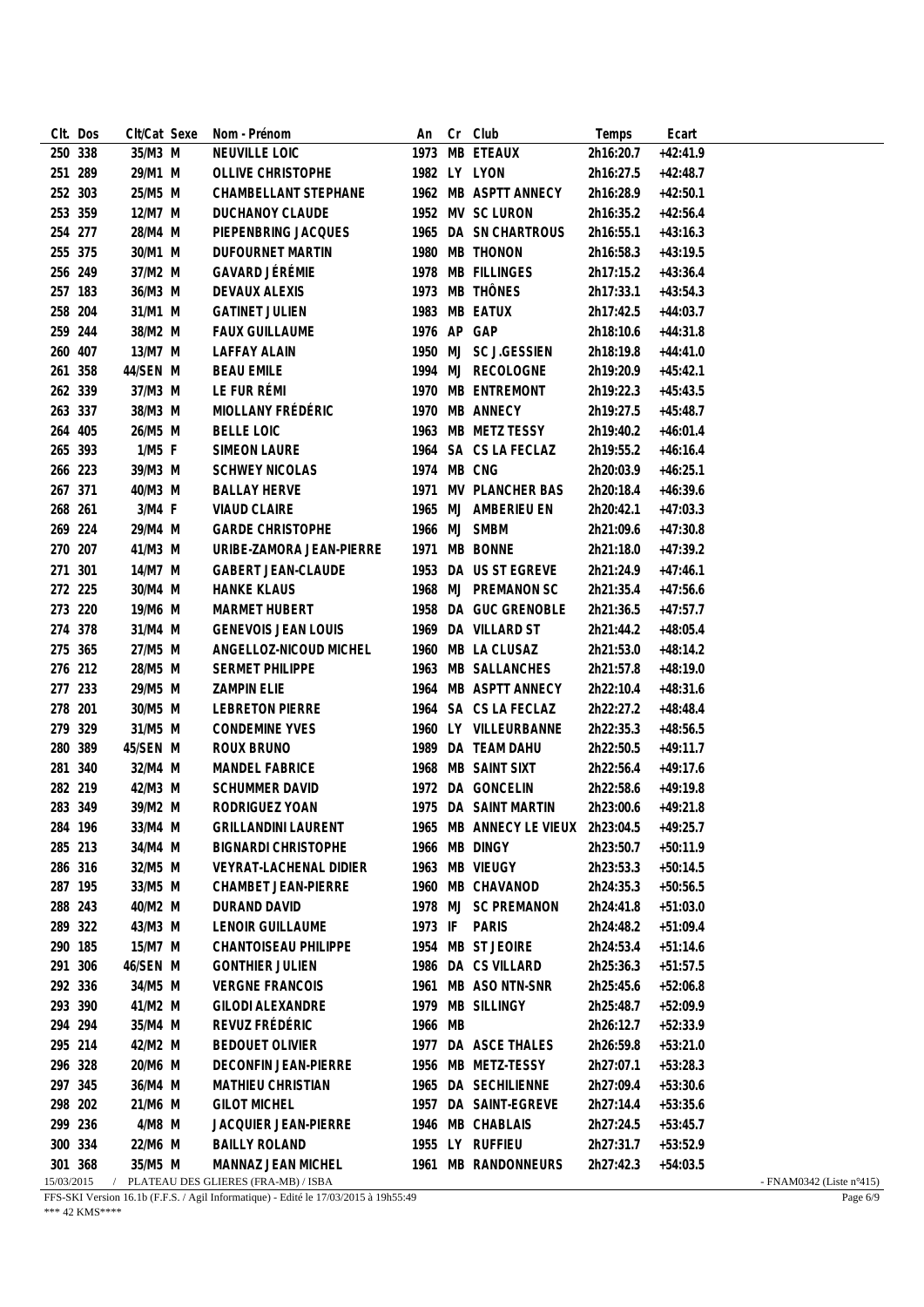|            | CIt. Dos | CIt/Cat Sexe | Nom - Prénom                        | An          | Cr | Club                    | Temps     | Ecart                |                                    |
|------------|----------|--------------|-------------------------------------|-------------|----|-------------------------|-----------|----------------------|------------------------------------|
| 302 333    |          | 37/M4 M      | COERCHON STÉPHANE                   |             |    | 1965 MB ALLIGATORS      | 2h28:14.1 | $+54:35.3$           |                                    |
| 303 286    |          | 36/M5 M      | PERRIER THIERRY                     |             |    | 1963 SA ALBENS          | 2h28:36.7 | $+54:57.9$           |                                    |
| 304 385    |          | 4/M3 F       | <b>VUILLERMOZ PATRICIA</b>          |             |    | 1974 MJ HAUT JURA SKI   | 2h28:38.5 | $+54:59.7$           |                                    |
| 305 217    |          | 38/M4 M      | <b>MERLET JEAN PAUL</b>             |             |    | 1967 MB NORDIQUE DES    | 2h28:52.1 | $+55:13.3$           |                                    |
| 306 342    |          | 47/SEN M     | BLAZQUEZ BERASARTE BENAT            | 1989        |    | ASTIGARRAGAKO           | 2h29:02.5 | $+55:23.7$           |                                    |
| 307 298    |          | 43/M2 M      | PACQUELET ERIC                      |             |    | 1978 MJ SKI CLUB FRASNE | 2h29:05.5 | $+55:26.7$           |                                    |
| 308 205    |          | 39/M4 M      | LEBARD LAURENT                      |             |    | 1968 MB DRAGONS         | 2h29:41.6 | $+56:02.8$           |                                    |
| 309 246    |          | 1/M9 M       | JOBARD ALEXANDRE                    |             |    | 1944 MJ ASPTT GLJ       | 2h29:55.6 | $+56:16.8$           |                                    |
| 310 348    |          | 5/M3 F       | LUTZ ANNE                           |             |    | 1971 MB DRAGONS ANNY    | 2h29:57.3 | $+56:18.5$           |                                    |
| 311 288    |          | 23/M6 M      | <b>MONIER ERIC</b>                  |             |    | 1956 LY HOTONNES        | 2h30:14.2 | $+56:35.4$           |                                    |
| 312 335    |          | 44/M3 M      | ZORY JULIEN                         |             |    | 1973 LY SC LE POIZAT    | 2h30:21.4 | $+56:42.6$           |                                    |
| 313 242    |          | 45/M3 M      | <b>FAVARETTO STEPHANE</b>           |             |    | 1970 MB RANDO CHERAN    | 2h30:44.0 | $+57:05.2$           |                                    |
| 314 324    |          | 46/M3 M      | <b>LACOMBE OLIVIER</b>              |             |    | 1970 MV SC BALLON       | 2h30:50.7 | $+57:11.9$           |                                    |
| 315 382    |          | 48/SEN M     | VERNIER CLÉMENT                     |             |    | 1991 SA AIX-LES-BAINS   | 2h31:45.0 | $+58:06.2$           |                                    |
| 316 299    |          | 2/M5 F       | LACOQUE SYLVIE                      |             |    | 1964 LY BOURG EN        | 2h32:11.7 | $+58:32.9$           |                                    |
| 317 302    |          | 24/M6 M      | <b>DENIS BERNARD</b>                |             |    | 1955 SA BASSENS         | 2h33:12.7 | $+59:33.9$           |                                    |
| 318 186    |          | 47/M3 M      | <b>GURNEZ SEBASTIEN</b>             |             |    | 1974 MB CHENEVOZ        |           | 2h33:49.2 +1h00:10.4 |                                    |
| 319 22     |          | 3/M5 F       | <b>EKSZTEROWICZ AGNES</b>           |             |    | 1962 MB DRAGONS ANNY    |           | 2h33:50.9 +1h00:12.1 |                                    |
| 320 327    |          | $6/M3$ F     | RAINBIRD TANYA                      |             |    | 1972 MB CHAMONIX        |           | 2h33:59.6 +1h00:20.8 |                                    |
| 321 395    |          | 40/M4 M      | MIRANDA DIDIER                      |             |    | 1965 DA SKI CLU DES     |           | 2h34:02.9 +1h00:24.1 |                                    |
| 322 399    |          | 44/M2 M      | <b>FLOTA DENIS</b>                  |             |    | 1978 MB MONTROC         |           | 2h34:10.7 +1h00:31.9 |                                    |
| 323 206    |          | 4/M4 F       | <b>GENEVOIS LAURENCE</b>            |             |    | 1968 DA VILLARD ST      |           | 2h34:45.7 +1h01:06.9 |                                    |
| 324 357    |          | 48/M3 M      | SERMET CHRISTOPHE                   |             |    | 1973 DA HEYRIEUX        |           | 2h34:55.9 +1h01:17.1 |                                    |
| 325 404    |          | 49/SEN M     | PASQUIER THOMAS                     |             |    | 1990 MB NÂVES           |           | 2h35:18.3 +1h01:39.5 |                                    |
| 326 403    |          | 50/SEN M     | PASQUIER JEREMY                     | 1988 MB     |    |                         |           | 2h35:18.7 +1h01:39.9 |                                    |
| 327 263    |          | 41/M4 M      | POIRIER JEAN LOUIS                  |             |    | 1965 MB THONON          |           | 2h35:35.2 +1h01:56.4 |                                    |
| 328 251    |          | 42/M4 M      | WYSOCKA JEAN PAUL                   |             |    | 1966 SA BAUGES S.N      |           | 2h36:08.3 +1h02:29.5 |                                    |
| 329 216    |          | 2/M1 F       | JOUAN MARIE-ANGE                    |             |    | 1981 MB RANVES SALES    |           | 2h36:09.1 +1h02:30.3 |                                    |
| 330 176    |          | 1/M7 F       | <b>LAGARDE ODILE</b>                |             |    | 1953 AP GAP-BAYARD      |           | 2h36:15.7 +1h02:36.9 |                                    |
| 331 194    |          | 25/M6 M      | <b>OSTER SYLVAIN</b>                |             |    | 1959 MB LUCINGES        |           | 2h37:46.4 +1h04:07.6 |                                    |
| 332 173    |          | 43/M4 M      | <b>ISEPPI PHILIPPE</b>              |             |    | 1967 LY SEYNOD          |           | 2h38:03.6 +1h04:24.8 |                                    |
| 333 388    |          | 44/M4 M      | <b>TSCHIRRET PHILIPPE</b>           |             |    | 1969 DA BRIÉ ET         |           | 2h38:35.9 +1h04:57.1 |                                    |
| 334 362    |          | 16/M7 M      | <b>DEVEZ DANIEL</b>                 |             |    | 1953 IF MARLY LE ROI    |           | 2h39:42.5 +1h06:03.7 |                                    |
| 335 381    |          | 45/M4 M      | LABBE-LAVIGNE DOMINIQUE             |             |    | 1965 DA CYCLO CLUB      |           | 2h39:59.4 +1h06:20.6 |                                    |
| 336 276    |          | 26/M6 M      | MIRODATOS YVES                      |             |    | 1957 MB ANNECY          |           | 2h41:43.6 +1h08:04.8 |                                    |
| 337 274    |          | 5/M8 M       | PRATTER GUY                         | 1949        |    | MB MEYTHET              |           | 2h42:07.3 +1h08:28.5 |                                    |
| 338 386    |          | 51/SEN M     | <b>MOTTE BORIS</b>                  |             |    | 1986 MB ANNECY          |           | 2h42:37.9 +1h08:59.1 |                                    |
| 339 250    |          | 52/SEN M     | <b>GASCHIGNARD QUENTIN</b>          | 1989 IF     |    | LOUVECIENNES            |           | 2h42:43.2 +1h09:04.4 |                                    |
| 340 354    |          | 27/M6 M      | RACCA JEAN-LOUIS                    |             |    | 1958 DA GRENOBLE        |           | 2h43:22.9 +1h09:44.1 |                                    |
| 341 182    |          | 37/M5 M      | <b>CHOLIN XAVIER</b>                |             |    | 1962 SA BASSENS         |           | 2h43:34.8 +1h09:56.0 |                                    |
| 342 189    |          | 38/M5 M      | <b>GIARD DOMINIQUE</b>              |             |    | 1961 DA PONTCHARRA      |           | 2h43:39.1 +1h10:00.3 |                                    |
| 343 239    |          | 45/M2 M      | PAITREAULT MANUEL                   | 1978 MB N/A |    |                         |           | 2h43:40.3 +1h10:01.5 |                                    |
| 344 293    |          | 14/SEN F     | DOUTAU JULIA                        |             |    | 1990 MB METZ TESSY      |           | 2h44:15.3 +1h10:36.5 |                                    |
| 345 376    |          | 39/M5 M      | FLUXMAN STEVEN                      |             |    | 1960 DA GIÈRES          |           | 2h45:34.3 +1h11:55.5 |                                    |
| 346 172    |          | 46/M4 M      | <b>HEWITT MALCOLM</b>               |             |    | 1968 MB SAINT GERVAIS   |           | 2h46:39.2 +1h13:00.4 |                                    |
| 347 273    |          | 40/M5 M      | <b>GILOT YVES</b>                   |             |    | 1962 DA USSE            |           | 2h47:53.6 +1h14:14.8 |                                    |
| 348 384    |          | 53/SEN M     | <b>GASCHIGNARD GUILLAUME</b>        | 1991 IF     |    | LOUVECIENNES            |           | 2h48:27.2 +1h14:48.4 |                                    |
| 349 369    |          | 28/M6 M      | POLLET JEAN LUC                     |             |    | 1956 SA NAVES           |           | 2h48:35.1 +1h14:56.3 |                                    |
| 350 179    |          | 47/M4 M      | <b>GILLES MALLARD</b>               |             |    | 1968 MB VILLAZ          |           | 2h48:35.5 +1h14:56.7 |                                    |
| 351 284    |          | 7/M3 F       | MANDEL CAROLE                       | 1971        |    | MB SAINT SIXT           |           | 2h49:06.7 +1h15:27.9 |                                    |
| 352 238    |          | 41/M5 M      | <b>CHATAING GEORGES</b>             |             |    | 1961 DA ST MARTIN       |           | 2h50:04.2 +1h16:25.4 |                                    |
| 353 252    |          | 29/M6 M      | <b>BILLARD JEAN-LOUIS</b>           |             |    | 1955 MB SALLANCHES      |           | 2h51:00.9 +1h17:22.1 |                                    |
| 15/03/2015 |          |              | PLATEAU DES GLIERES (FRA-MB) / ISBA |             |    |                         |           |                      | - FNAM0342 (Liste $n^{\circ}415$ ) |
|            |          |              |                                     |             |    |                         |           |                      |                                    |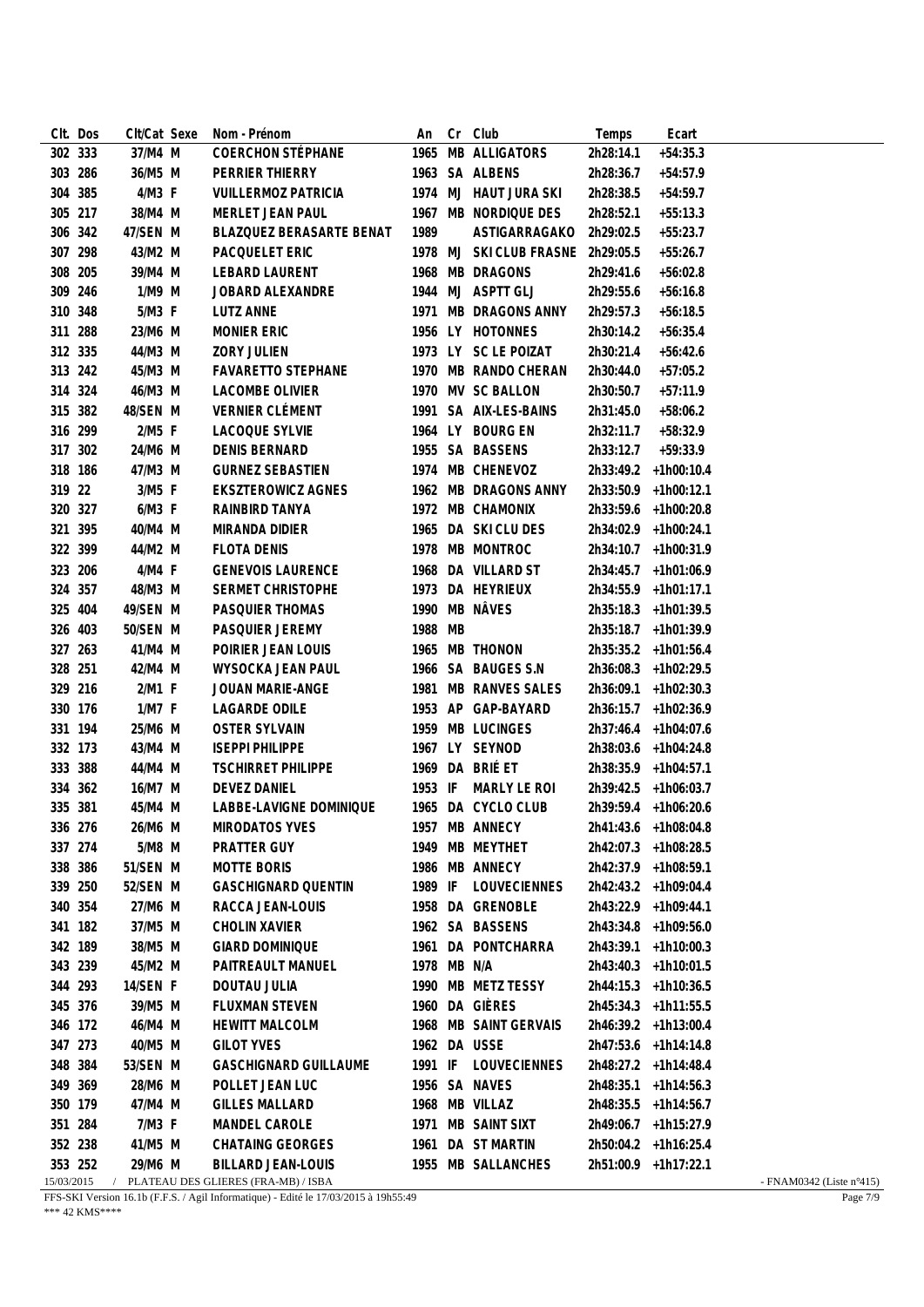|         | CIt. Dos       | Clt/Cat Sexe         | Nom - Prénom                | An      | Cr | Club                                 | Temps     | Ecart                |  |
|---------|----------------|----------------------|-----------------------------|---------|----|--------------------------------------|-----------|----------------------|--|
|         | 354 171        | 49/M3 M              | CHAPEL CLAUDE               |         |    | 1970 MB ASO NTN-SNR                  | 2h51:30.6 | $+1h17:51.8$         |  |
|         | 355 374        | 46/M2 M              | ANDEVERT ARNAUD             |         |    | 1979 MB CRAN GEVRIER                 |           | 2h51:34.9 +1h17:56.1 |  |
|         | 356 149        | 30/M6 M              | <b>BUFFARD HERVE</b>        |         |    | 1957 MJ MORBIER                      |           | 2h51:59.9 +1h18:21.1 |  |
|         | 357 332        | 48/M4 M              | PENET PHILIPPE              |         |    | 1968 MB CAF ANNECY                   |           | 2h53:07.6 +1h19:28.8 |  |
|         | 358 245        | 42/M5 M              | MATHERON CHRISTOPHE         |         |    | 1961 DA VOREPPE                      |           | 2h53:11.5 +1h19:32.7 |  |
|         | 359 379        | 1/M6 F               | <b>JACQUIER MARIE-AUDE</b>  |         |    | 1959 MB CHABLAIS                     |           | 2h53:21.6 +1h19:42.8 |  |
|         | 360 209        | 7/M2 F               | <b>DELORT ESTELLE</b>       | 1977    |    | TRI CLUB GENEVE 2h53:28.4 +1h19:49.6 |           |                      |  |
|         | 361 267        | 8/M2 F               | <b>VAILLANT MARIE</b>       |         |    | 1979 MB VILLAZ                       |           | 2h53:42.6 +1h20:03.8 |  |
|         | 362 285        | 9/M2 F               | DEAGE LISA                  |         |    | 1977 MB SKI CLUB                     |           | 2h56:57.9 +1h23:19.1 |  |
|         | 363 275        | 47/M2 M              | <b>FOSKETT NIGEL</b>        | 1975    |    | LONDON                               |           | 2h58:28.8 +1h24:50.0 |  |
| 364 281 |                | 48/M2 M              | SIROT BENJAMIN              |         |    | 1979 MB SAINTE TULLE                 |           | 2h58:40.9 +1h25:02.1 |  |
|         | 365 256        | 10/M2 F              | SIKORA AGNES                |         |    | 1976 MB SAINT ISMIER                 |           | 2h59:42.2 +1h26:03.4 |  |
|         | 366 350        | 49/M2 M              | <b>ACHOUI RAFIL</b>         |         |    | 1977 MB SKI CLUB                     |           | 3h01:22.7 +1h27:43.9 |  |
|         | 367 394        | 11/M2 F              | <b>GAUDILLAT GÉRALDINE</b>  |         |    | 1978 MB VERCHAIX                     |           | 3h01:53.1 +1h28:14.3 |  |
|         | 368 272        | 8/M3 F               | <b>GADAT SIMÉON SOPHIE</b>  |         |    | 1973 MB ST SIGISMOND                 |           | 3h02:45.9 +1h29:07.1 |  |
|         | 369 282        | 50/M3 M              | <b>CONSTANS LAURENT</b>     |         |    | 1970 MB ANNECY                       |           | 3h02:47.3 +1h29:08.5 |  |
|         | 370 279        | 43/M5 M              | <b>FERNANDEZ MANUEL</b>     |         |    | 1962 MB CHAMONIX                     |           | 3h05:33.5 +1h31:54.7 |  |
| 371 391 |                | 54/SEN M             | LELIÈVRE AMAURY             |         |    | 1989 MB LYON                         |           | 3h06:00.6 +1h32:21.8 |  |
|         | 372 331        | 6/M8 M               | BERTHET JEAN CLAUDE         |         |    | 1945 MJ LES ROUSSES                  |           | 3h06:50.2 +1h33:11.4 |  |
|         | 373 190        | 49/M4 M              | <b>TARARE RICHARD</b>       |         |    | 1965 MB LA BALME DE                  |           | 3h09:27.0 +1h35:48.2 |  |
|         | 374 364        | 2/M9 M               | JANOD CLAUDE                |         |    | 1942 MJ GEOVREISSET                  |           | 3h10:51.3 +1h37:12.5 |  |
|         | 375 295        | 50/M4 M              | POIREL DIDIER               |         |    | 1968 MB LA BALME DE                  |           | 3h10:52.8 +1h37:14.0 |  |
|         | 376 372        | 44/M5 M              | <b>FERRY OLIVIER</b>        |         |    | 1962 MB NAVES                        |           | 3h14:41.0 +1h41:02.2 |  |
|         | 377 180        | 17/M7 M              | <b>GOEMANS JOSE</b>         |         |    | 1953 MB DOUANES MB                   |           | 3h15:02.5 +1h41:23.7 |  |
|         | 378 367        | 51/M4 M              | MOTTAL ROLAND               |         |    | 1967 LY SATHONAY                     |           | 3h15:27.7 +1h41:48.9 |  |
|         | 379 258        | 52/M4 M              | <b>BEAU PHILIPPE</b>        |         |    | 1965 MJ RECOLOGNE                    |           | 3h17:49.6 +1h44:10.8 |  |
|         | 380 234        | 55/SEN M             | <b>GASCHIGNARD THIBAUD</b>  | 1988 IF |    | <b>LOUVECIENNES</b>                  |           | 3h18:50.3 +1h45:11.5 |  |
|         | 381 254        | 18/M7 M              | <b>BONADIES JEAN PIERRE</b> |         |    | 1952 DA EGREVE NORDI                 |           | 3h19:22.4 +1h45:43.6 |  |
| 382 361 |                | 9/M3 F               | <b>WEBB MICHELE</b>         |         |    | 1973 MB CHAMONIX                     |           | 3h21:42.2 +1h48:03.4 |  |
|         | 383 283        | 45/M5 M              | BERNARDÉ ANTOINE            |         |    | 1964 MB TEAM PARMELAN                |           | 3h24:59.4 +1h51:20.6 |  |
|         | 384 383        | 3/M9 M               | <b>BREYTON JACQUES</b>      |         |    | 1944 MV VAGNEY ROCHE                 |           | 3h30:41.0 +1h57:02.2 |  |
|         |                | <b>ABANDONS (12)</b> |                             |         |    |                                      |           |                      |  |
|         | 14             | /M6 F                | PEQUIGNOT ODILE             |         |    | 1956 MV SC GUEBWILLE                 | Abd       |                      |  |
|         | 56             | /SEN M               | <b>ESCUDERO GUILHEM</b>     |         |    | 1994 DA CO SEPT LAUX                 | Abd       |                      |  |
|         | 63             | /M4 M                | <b>GURLIAT STEPHANE</b>     |         |    | 1969 MB VILLARD/BOEG                 | Abd       |                      |  |
|         | 72             | /M2 M                | PATUREL MARC                |         |    | 1975 MB SCNP ROCHOIS                 | Abd       |                      |  |
|         | 103            | /M2 M                | <b>COTTEREAU DIDIER</b>     |         |    | 1975 MB SCNP ROCHOIS                 | Abd       |                      |  |
|         | 166            | /M5 M                | THEFO STEPHANE              |         |    | 1964 LY LYON                         | Abd       |                      |  |
|         | 181            | /M5 M                | DUCRET OLIVIER              |         |    | 1963 MB PRINGY                       | Abd       |                      |  |
|         | 192            | /M6 M                | <b>GUT DIDIER</b>           |         |    | 1955 MB SC CONTAMINE                 | Abd       |                      |  |
|         | 235            | /M7 M                | <b>BERTHIER YVON</b>        |         |    | 1952 MB SC DES BRASSES               | Abd       |                      |  |
|         | 310            | /M7 M                | MONTANT MICHEL              |         |    | 1954 MB CS LA CLUSAZ                 | Abd       |                      |  |
|         | 370            | /M2 M                | <b>VOLLUET GRÉGOIRE</b>     |         |    | 1975 SA LES DESERTS                  | Abd       |                      |  |
|         | 373            | /M2 M                | PERNET MUGNIER EDOUARD      |         |    | 1975 MB SC GD BORNAN                 | Abd       |                      |  |
|         |                | ABSENTS (10)         |                             |         |    |                                      |           |                      |  |
|         |                |                      |                             |         |    |                                      |           |                      |  |
|         | $\overline{2}$ | /SEN F               | <b>COLIN MARION</b>         |         |    | 1991 SA CS LA FECLAZ                 | Abs       |                      |  |
|         | 35             | /SEN M               | REGE GIANASSO SAMUEL        |         |    | 1988 SA CS LA FECLAZ                 | Abs       |                      |  |
|         | 102            | /SEN M               | <b>HERVIEU SAMUEL</b>       |         |    | 1987 DA EGREVE NORDI                 | Abs       |                      |  |
|         | 164            | /SEN M               | <b>GAUDEFROY EDOUARD</b>    |         |    | 1988 MJ SC SAMM                      | Abs       |                      |  |
|         | 198            | /M5 M                | <b>DENNEULIN PHILIPPE</b>   |         |    | 1964 MB CHABLAIS NOR                 | Abs       |                      |  |
|         | 232            | /M3 F                | HEMPHILL CHRISTINE          |         |    | 1970 MB CS LA CLUSAZ                 | Abs       |                      |  |

15/03/2015 / PLATEAU DES GLIERES (FRA-MB) / ISBA - FNAM0342 (Liste n°415)

FFS-SKI Version 16.1b (F.F.S. / Agil Informatique) - Edité le 17/03/2015 à 19h55:49 \*\*\* 42 KMS\*\*\*\*